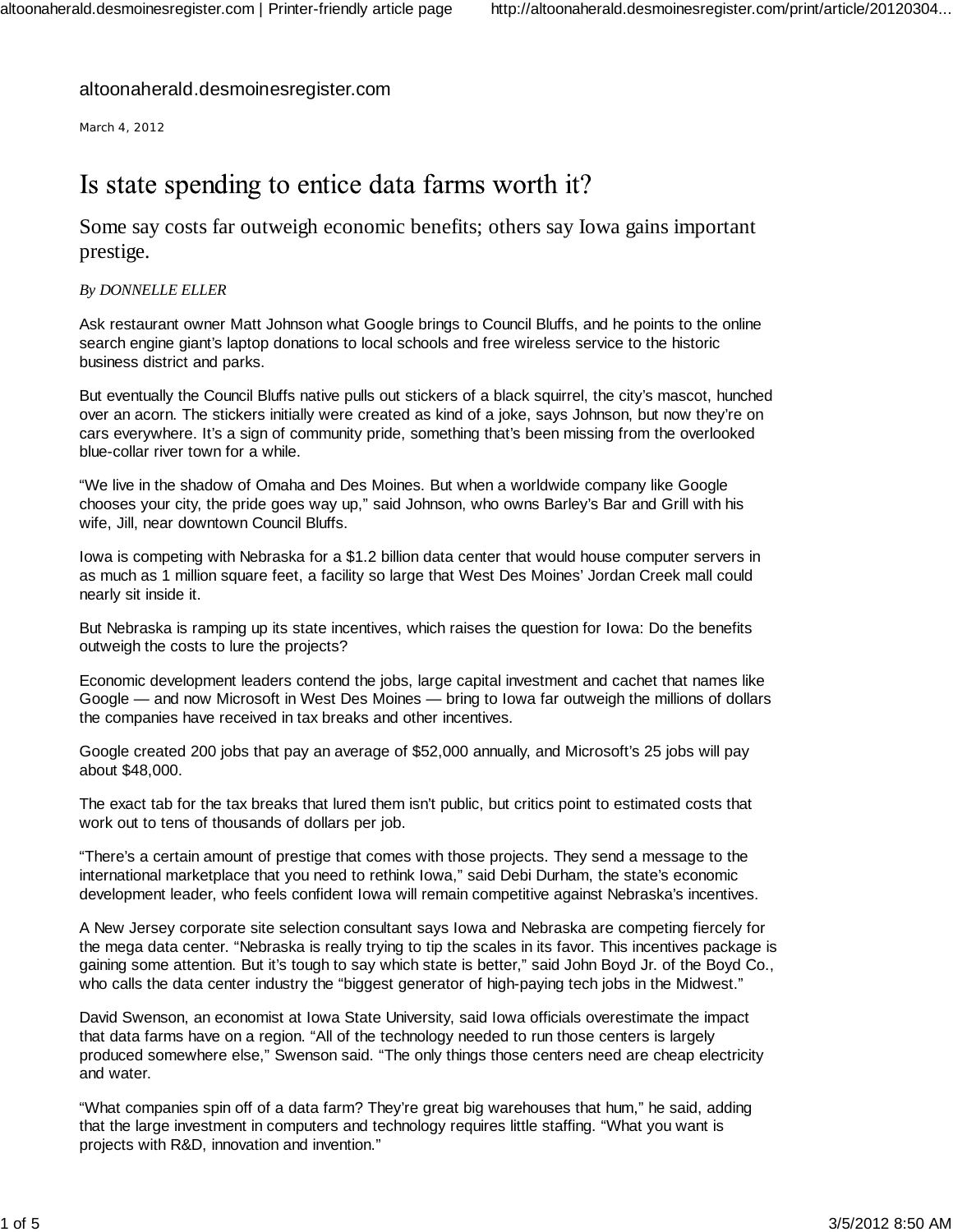# Size of incentives isn't made public

One of the problems with incentives for data centers is getting a firm grip on how much the state is providing to companies.

The state's Legislative Services Agency estimated in 2007 that tax breaks on computers, cooling racks, energy and other costs would hit \$33 million this year for data centers the size of Google's. The company's investment is estimated at \$600 million to \$800 million.

After creating the legislation for large data centers, lawmakers later adjusted the tax breaks to help Microsoft build a \$100 million data center in West Des Moines and to help smaller data center projects across the state.

How much data centers actually receive in benefits isn't available to the public. The Iowa Department of Revenue says the tax information is confidential under state law.

"The subsidies the state of Iowa has dedicated to firms, especially in advanced manufacturing and technology, have appeared for several years to be excessive, relative to the jobs created," Swenson said. "The more capital intensive these firms are, the greater the disparity between job creation and the value of those incentives.

"There's a lot of money being given to firms that flat out don't need it," he said.

Google also snagged about \$8.2 million in property tax abatement over 16 years from Council Bluffs, and the state provided an estimated \$1.4 million in tax credits. Google turned down nearly \$1 million more in incentives that the state offered through a program that helps cities on Iowa's border better compete with neighboring states.

"I don't know how to answer the question of whether it is too much," says Sen. Mike Gronstal, D-Council Bluffs. "You can always say it's too much or figure out a way to say we ought to do more for these kinds of high-skill, high-wage jobs.

But "when you've got 200 people making \$50,000-\$60,000 a year, it's a pretty good impact," said the Senate majority leader.

Experts say the data farm positions range from computer engineers to IT networking technicians and electricians.

Gronstal said he sought legislation to provide data centers with the incentives traditional manufacturers received. Most agree, though, that manufacturers, even modern plants with large investment in equipment, typically create more good-paying jobs than data centers.

# Need for power fuels data boom

Data centers are a growing industry at a time when the economy remains sluggish.

Companies like Google, Facebook and Amazon are building more of them as demand increases for new Internet services and the industry shifts to cloud computing services.

"Internet use is staggering, just staggering, and it's just going up," said Jack Pouchet, director of energy initiatives at Emerson Network Power in Ohio. The company operates its own data center in Marshalltown, where its parent company operates a factory.

"In North America, the No. 1 use of Internet bandwidth in the evening is streaming video from Netflix," he said. He expects the demand for data centers to grow 18 to 22 percent a year.

Iowa's law exempts property taxes on computers, server cooling racks and other equipment used inside the data center.

For example, Google's \$600 million-plus project is assessed at about \$22 million.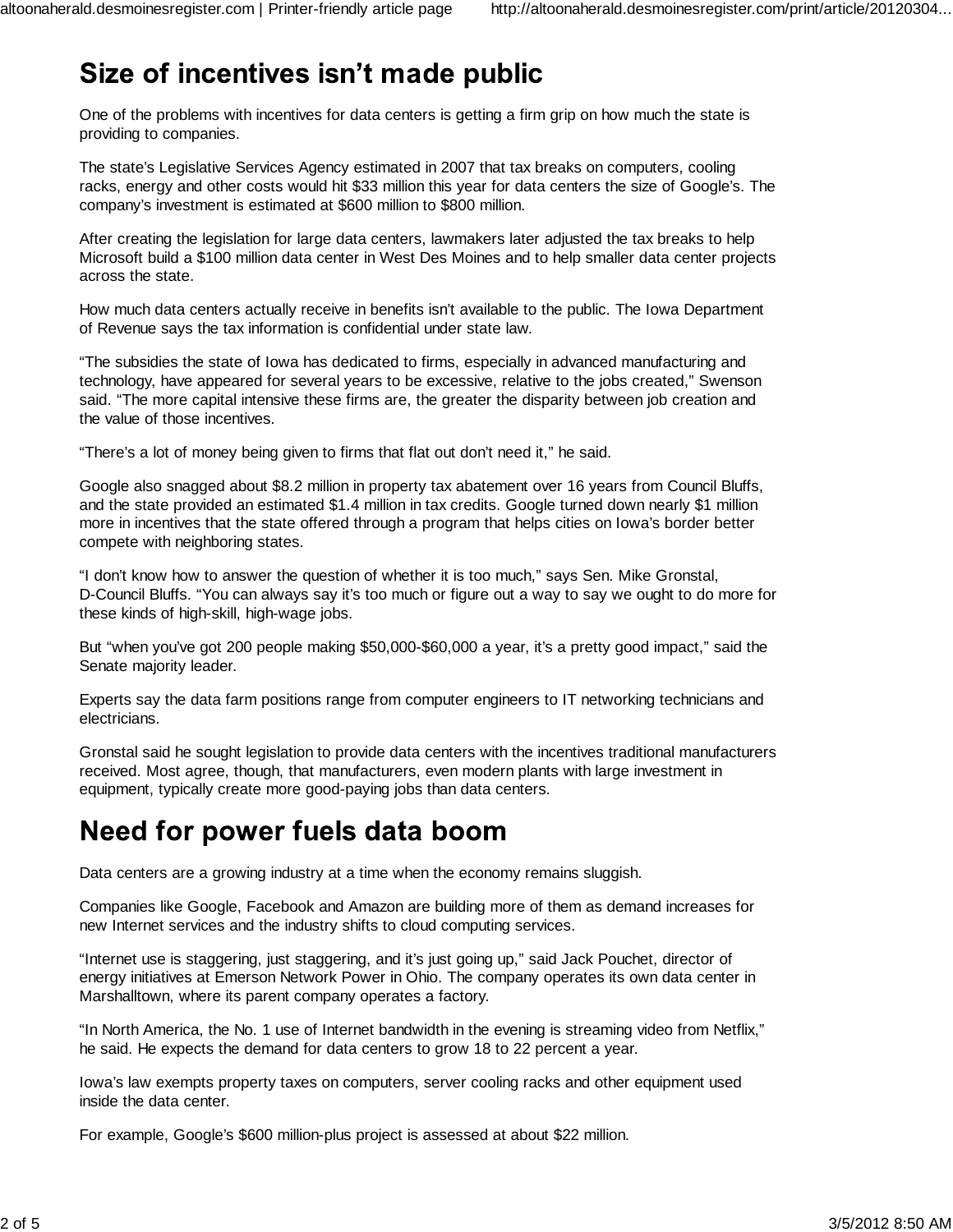Data centers also can avoid sales tax on the tremendous power needed to run the centers. A facility the size of Google needs about as much energy as a small city, and a \$1.2 billion facility could use as much electricity as a large city, Pouchet says.

The sales tax exemption has been less beneficial to Google in Council Bluffs, where the city assesses a franchise fee on utility users instead of a sales tax. But that could change with possible expansions.

Council Bluffs is looking at an ordinance that would cut costs for high-volume electricity users. The city would cap the fee at \$400,000 annually for the first five years, and then the cap would rise to \$500,000 annually over the next 15 years.

Richard Wade, Council Bluffs' city attorney, said Google would have to build four more data centers that are equal in size to the existing facility to benefit from the proposed cap.

"To have any impact, Google would have to invest a whole lot of money down here," he said.

Google said when it announced the Council Bluffs project that it expected to pay \$65 million in state and local sales and property taxes over 15 years, as well as \$6 million in sales tax on building materials over two years, and hundreds of thousands of dollars in electricity franchise fees, payroll and other taxes.

"Google's first phase is 57 acres," said Council Bluffs Mayor Tom Hanafan. "They own 1,000 acres. Who knows what they're going to do with 1,000 acres? If a meat processor comes to town, it will make hot dogs the same way 10 years from now as it does today. … But in the world of technology, it changes all the time. I look at it as an opportunity for the future."

## Mixed view on role as jobs magnet

Durham, the state's economic development leader, said the incentives to data centers are helping build Iowa's tech industry.

Boyd, the New Jersey consultant, agrees: "Over the past year or so, we've spent a lot more time thinking about Iowa, talking about Iowa, a lot more calls to our office from companies interested in expanding in Iowa."

Some big companies are looking at data centers differently as well.

"With all of these federal mandates, banks like Wells Fargo and Chase are consolidating their data centers with their billing operations," Boyd said.

But some tech insiders say the data centers have yet to attract a lot of new high-tech jobs that would want to take advantage of the same infrastructure the giants use.

Doug Jacobson, an Iowa State University professor of electrical and computer engineering, said he sees more students coming into computer science programs. But he still sees too many graduates leave Iowa for more promising tech jobs elsewhere.

"A data center will have a small number of high-skilled workers, and then some lesser number of very technically competent workers. But if you look at what a Silicon Valley draws, there are a lot more master's, Ph.D.s. A data center doesn't draw that," Jacobson said. "It's a whole pay-grade difference in talent."

Leann Jacobsen, president of the Technology Association of Iowa, said the recession has slowed some of that high-tech development. As the economy improves, she sees more technology jobs being created.

"A couple years ago, there weren't a lot of states that could say we have Google, Microsoft and IBM expanding" here, said Jacobsen. "That publicity and recognition will lead to other technology companies thinking about Iowa when they consider expansions."

Chris Russell, Google's data center operations manager, said the company has filled all but about a dozen jobs with local residents.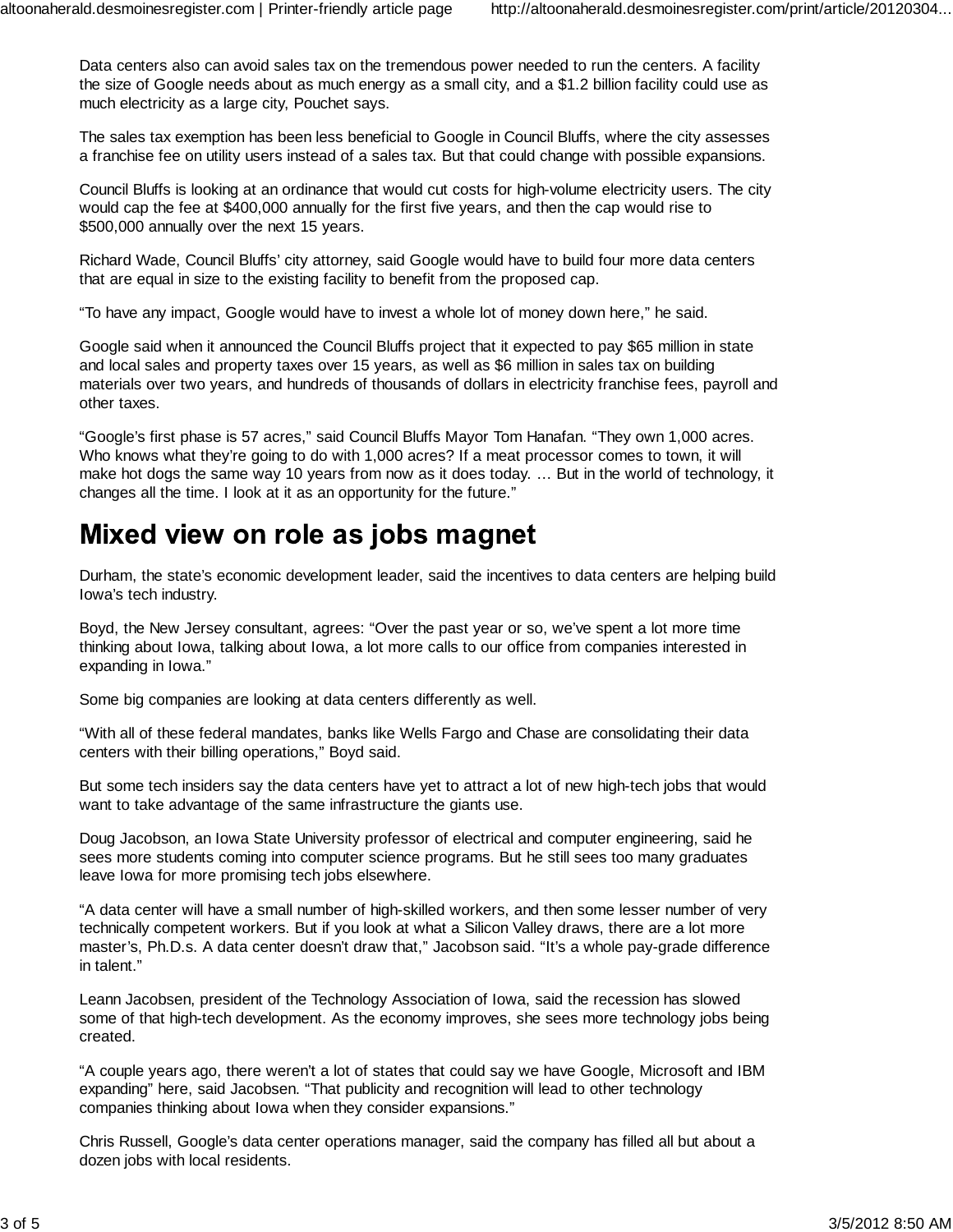Russell said the company is reaching out to the community in areas that are important to it, such as education, connecting residents to the Internet, and helping small businesses and nonprofits become more tech savvy.

Those efforts are creating fans in this town of about 62,000.

Barley's owner Jill Johnson said she can't remember a company throwing a street party like Google's unveiling last fall of the city's wireless Internet connection in the historic 100 West Broadway business district. Google gave the city a \$150,000 grant to create free wireless hot spots across the city, and at the party it gave away coupons for free food and provided music and beverages.

"They went all out," she said.

"It feels good that Google wants to be part of our community," she said. "It's a big compliment for us. We are a good community, and I don't think many people realize that."

### **Additional Facts**

Why Iowa?

Big tech companies like Iowa because it has reliable, inexpensive energy, talented workers and available land without the threat of hurricanes and earthquakes. But the state also can show off its healthy budget.

"The new reality of doing business in 2012 is that companies are putting more value in states that are fiscally well-managed," John Boyd Jr., a New Jersey corporate site selection consultant. "They're tired of rising taxes, mismanagement of state government, and every year having a fiscal crisis." Besides Google, these companies have received public money:

**IBM** decided to locate a tech center in Dubuque in 2009, pledging to invest about \$100 million and employ 1,300 workers. The state agreed to provide a \$12 million forgivable loan, \$8.5 million in job training for workers, and \$2 million in tax incentives and other assistance. Altogether, city and state leaders are providing about \$52 million in incentives for the project.

**MICROSOFT** scaled back its \$600 million investment in West Des Moines to about \$100 million as the recession hit. The company is expected to create 25 to 50 jobs. The state agreed to provide Microsoft about \$130,000 in tax credits, and the city promised \$8 million in road improvements plus about \$3.05 million in financial incentives over 15 years. State transportation leaders provided about \$3.4 million to help with the road improvements.

### **How Council Bluffs has benefited from Google Schools**

David Fringer, the Council Bluffs school district's information technology director, said Google gave the school 500 laptop Chromebooks to test, making it one of five districts nationally to first use the product.

Teachers and students like the laptops so much, the district is buying about 2,800 more and nearing its goal of providing each high and middle school student with their own laptop.

The district was already using Google Apps for Education, a program that saves the systems "tens of thousands of dollars a year," said Fringer.

"Students react to Googlers like they're rock stars," said Fringer. "They're still the nerd herd, but they're so passionate and engaging about tech that they really connect with students. "

Google gave Iowa Western Community College \$100,000 to create an enterprise computer center that gives students hands-on experience working with data center technology, says John Magill, a computer information professor at the school. "The entire room is set up so you can manage and set up your own network," he said.

### **Connecting**

Google is partnering with Iowa Western Community College and the University of Nebraska-Omaha to have interns set up computer networks, launch Web pages and provide other technical assistance to nonprofits, small businesses and entrepreneurs that otherwise wouldn't be unable to afford it. For more information, go to www.enteritech.org.

Google, opening about the same time as Council Bluffs' new Boys and Girls Club, gave the group